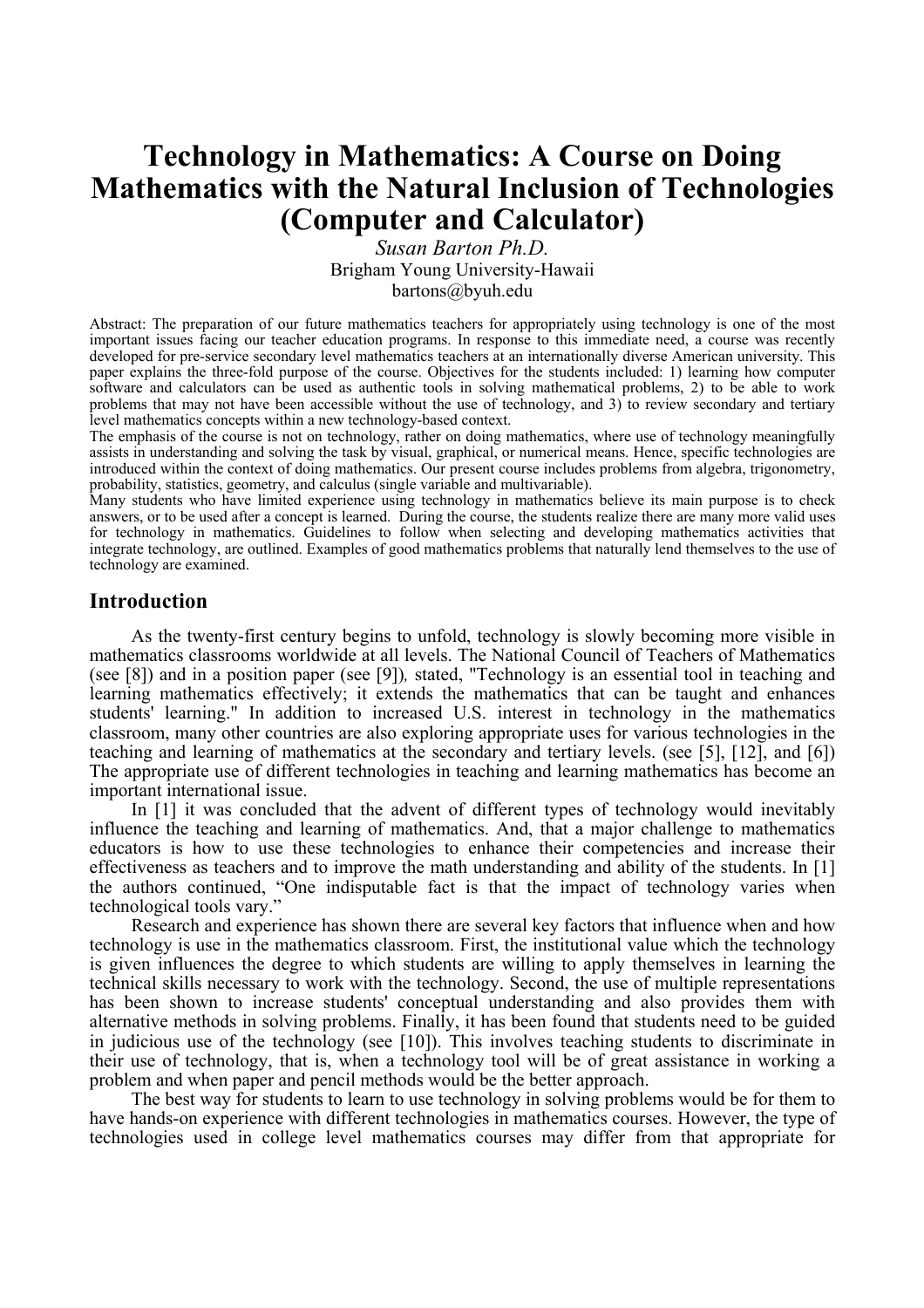elementary and secondary level students. Hence, there is a need to address the use of technology in doing mathematics within teacher education courses.

There are a number of ways to incorporate technology into teacher education. In [3] various approaches were categorized according to the primary user of the technology or controller of the technology that being, teacher educator, teacher, or student. In [3] it was concluded the most direct and effective way to use technology to bring about enhanced student learning of mathematics is to prepare pre-service teachers (PSTs) to incorporate into their teaching an array of activities that engage students in mathematics thinking facilitated by technology tools.

# **Guidelines for Developing the Technology in Mathematics Course**

Based on research findings and personal experience, the following guidelines for development of technology-based mathematics activities were established for the new course and are recommended to others when developing a course of this nature. First, features of a technology ought to be introduced and illustrated within the context of meaningful mathematics-based tasks. One should keep in mind, the use of technology in mathematics teaching is not for the purpose of teaching about technology, rather for the purpose of enhancing mathematics teaching and learning through the use of technology. Second, care must be taken not to use technology to teach the same mathematical topics in fundamentally the same ways that could be taught without technology. This belies the usefulness of the technology and does not strengthen students learning of mathematics. Technology can actually be a hindrance to learning if used to do mathematical tasks that can be done just as easily without the technology. Therefore, the mathematics tasks should take advantage of the capabilities of the technology by extending beyond or significantly enhancing what could be done without the technology (see [3]).

Another related guideline is to incorporate appropriate pedagogy when addressing worthwhile math tasks. Activities should support sound mathematical curricular goals and should not be developed merely because technology makes them possible. The activities developed should facilitate conceptual development, reasoning, explorations, and problem solving within the goals of the mathematics curriculum. Mathematics tasks involving the assistance of technology can be developed to lead students to better comprehend the necessity for mathematical "proof' and "rigor".

The fourth guideline is to utilize technology in connecting mathematical topics that may not have been previously possible or too unwieldy to consider. When the activities were being developed for the new course, mathematical connections were in two ways, by interconnecting mathematics topics and by connecting mathematics to real-world phenomena. Technology "blurs" some of the artificial separations among some topics in algebra, geometry, and data analysis by allowing students to use ideas from one area of mathematics to better understand another area of mathematics" (see [8] p.26). The final suggested guideline is that whenever possible, the technology-based activities should incorporate multiple representations of mathematical topics. The use of technology can make the inclusion of a number of mathematics applications more practical and allow the user to bring together multiple representations of math topics. Research shows that many students have difficulty connecting the verbal, graphical, numerical, and algebraic representations of mathematical functions (see [4] and [7]). Graphing calculators and computer software are capable of providing multiple representations of mathematical concepts.

# **Creating the Course**

Recognizing the importance for pre-service secondary mathematics teachers to develop knowledge and skills in teaching and learning mathematics utilizing technology, the Mathematics Department at BYU-Hawaii recently developed a course to introduce a number of available technologies to the students. The three-fold purpose established for the course was to have students: 1) actively participate in learning how computer software and calculators can be used as authentic tools in solving mathematical problems, 2) be able to work abstract or real world problems that may not have been accessible without the use of technology, and 3) review many secondary and tertiary level mathematics concepts within a new technology-based context.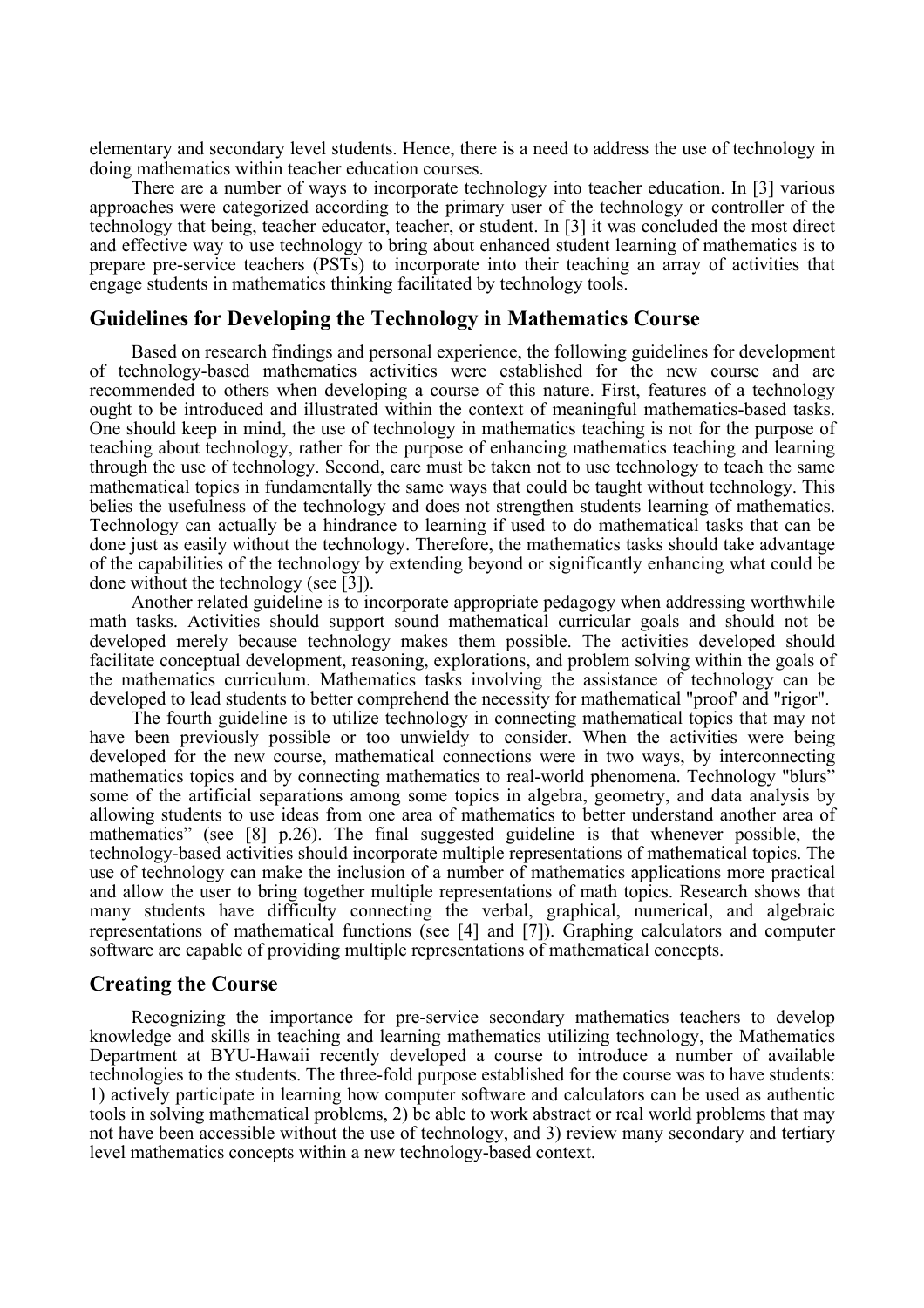Given the time constraints of a three-credit course, one challenge in creating the curriculum came with deciding which of the many technologies should be included in the course. Another challenge/opportunity came in the fact that a textbook for such a course does not currently exist*.*  Thus, the technology-based mathematics tasks would either need to be created from scratch or located from various resources. When developing the new course, emphasis was placed on obtaining student engagement with the math task and providing hands-on experience with the technology.

Most of the math problems selected for the course were chosen because the concepts have historically been difficult for students to understand. The topics included probability, polygon and mid-polygon area and perimeter relationships, conic sections, optimization applications with and without calculus, recursion, affects of coefficients on graphs of functions, affects on mean and standard deviation when data are altered, matrix applications, derivative and tangent line relationship, antiderivatives, 3D graphing with applications, and modeling. Since the students were pre-service mathematics teachers, tasks on learning to create professional looking mathematics documents such as exams and being able to develop a grading program were included. The students were also asked to critique each assignment. The culminating experience for the students came in the form of a project where they were to create their own set of technology-based mathematics activities and determine the appropriate type of technology to be used in working the problems. The project included detailed student worksheets, step by step use of technology, and a teacher's guide.

After reviewing how technology has been successfully used as a teaching and learning tool in doing mathematics, it was determined the minimal type of technology that should be included for the mathematics activities in the course would be graphing calculators, spreadsheet software, a software program for writing mathematics symbols and text, Computer Algebra System (CAS) software, and dynamic geometry software.

# **A Sampling of Course Tasks**

Use of technology as a tool, in solving selected mathematical tasks, took four general forms in the course. Some of the tasks included "ready to use" tutorials or sketches created with the technology to assist students in doing the problem. Other activities gave students step-by-step instructions for the technology to create a visual, numerical, or symbolic representation of the math problem to be explored. Once a particular technology had been used a few times, then math tasks were assigned with only a few general guidelines or suggestions on how the technology could assist in solving the math task. For a few assignments, students were given the math problem without receiving guidance on an appropriate technology to use. These problems were challenging enough that students would want to use technology to aid in completing the assignment. These types of assignments helped the students become more technology *savvy* by requiring them to consider the different features and advantages of the various technologies.

# **Example of Math Task with "Ready to Use" Technology**

The following problem was the first one assign in the course. The objectives were to illustrate the benefits of doing the problem utilizing a technology tool and to introduce Geometer's Sketchpad (GSP) software within a problem-solving context. The problem could possibly be worked with paper and pencil strategies, however, the interactive sketch created a visual aid for the students making the specific probability problem easy to solve The visual representation also helped direct students in working out a generalized solution in symbolic form.

The "Wait for a Date" probability problem and the accompanying interactive sketch can be found at http://mathforum.org/mathtools/tool/17866. It is a free activity that may be downloaded and used in class. See Appendix A for the problem, instructions, and sample pictures.

Below are a few comments students made when evaluating the activity:

• "I really liked this assignment. I also thought that it was a very good assignment to start off the term with because it wasn't very hard for the user. It was a very user-friendly activity and it dealt with a real life application of math. It also required us to think about the graph and how to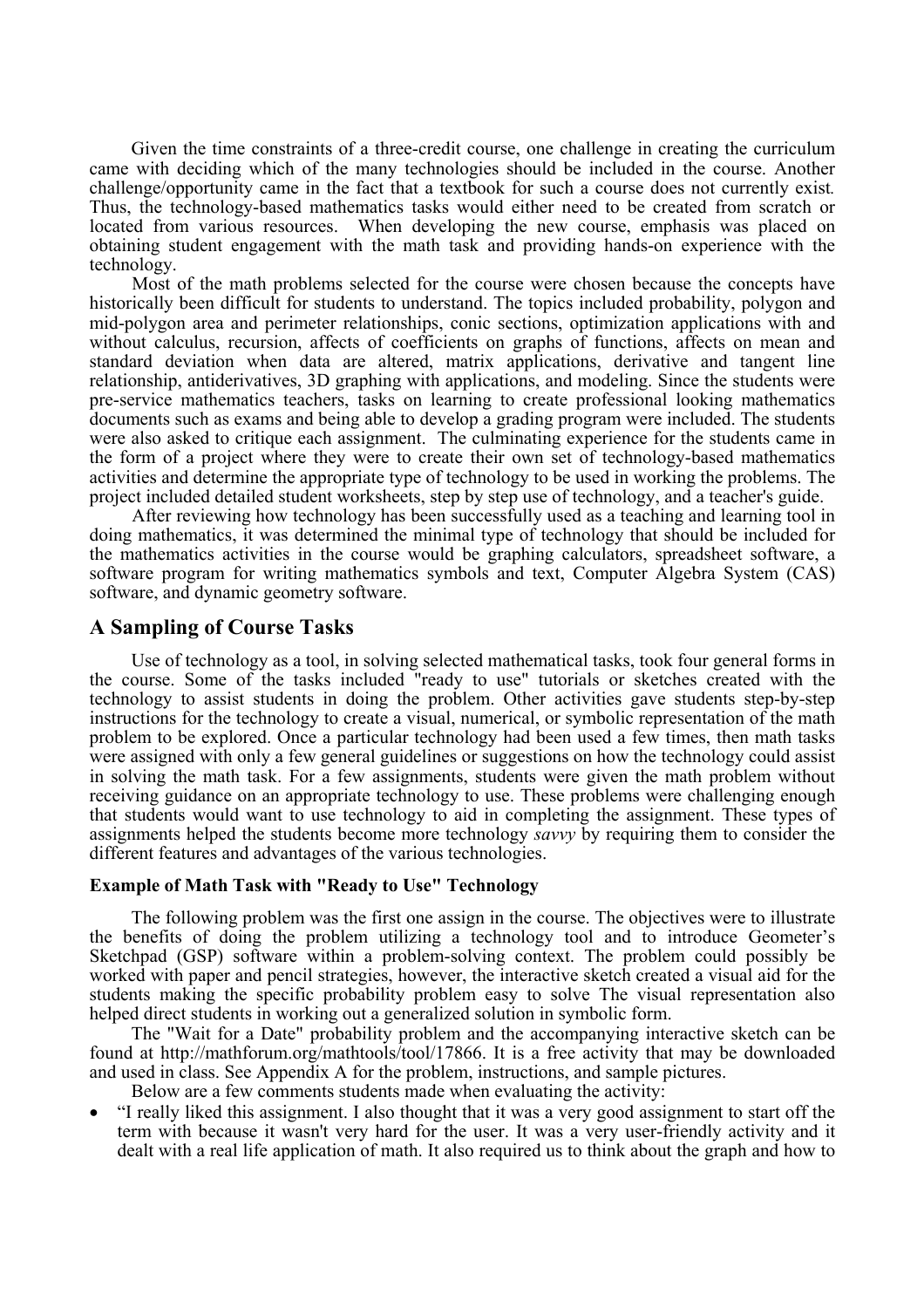work with it using algebra. I felt like I learned a lot from this activity about sketchpad and about how to deal with simple real life problems."

- "I think that the visual aid that was provided was great. For me there are only two advantages to technology. They make the problem fast and they are able to illustrate what is going on. In the case of this project it did both."
- "From this assignment, I initially learned how to observe things using GSP. I learned that with problems such as that, having technology is beneficial to solving the problem because we could effortlessly change times and observe many different instances of them meeting so we could easily see when they would and would not meet. I liked being able to use the animate to make a ton of different points on the graph really fast. It was easy to see the pattern of the graph with the different colors used."

### **Example of a Math Task with "Step by Step" Technology Instructions**

These types of problems had two main objectives: first, to help students become familiar with the technology and learn how to use it and second, for the students to be able to complete the math tasks with the assistance of the technology. The following problem was adapted from the TI-84 Plus Cabri Jr. Application Manual (p. 26). Other dynamic geometry software with animation capabilities would work just as well in visually depicting the locus. Once the student had constructed the figure with the technology tool providing a visual representation, the mathematics task really began. See Appendix B for the Locus and Animation Task with instructions.

This problem is rather simple; the technology is used mainly for visualizing the locus as it is drawn. The points could have been constructed by lengthy paper and pencil methods, but the dynamic technology is faster, more accurate, and provides a clear visual representation. In order to "prove" what the locus really is, geometry theorems need to be applied. In essence, this problem gave the students the experience of creating, visualizing and then discovering the conic section definition of a parabola by combining ideas from geometry and algebra. This approach is more convincing and lasting than simply writing the definition on the board and drawing a picture with a few points to illustrate how the parabola graph is formed.

A few student comments for this activity follow:

- "The interesting part of this assignment was that I learned that we can also animate points on a TI-84calculator. It was also interesting that I didn't expect the locus to be parabolic."
- "This was a good activity to learn about the calculator. I didn't know that it could do all of these things so it was impressive, but I never really understood what it meant. I did like the directions we were given for it though because it was really easy to figure out how to create it."
- "I learned about locus and angle bisector. I found that you can animate to see what is going on with lines. This problem was OK it showed me a different tool on the calculator. I didn't like how there was no explanation on locus or the result."
- "I liked this one. I thought it was a very cool application of the TI-84. I know I said earlier that I didn't like using Cabri geometry but I actually thought this one was very good. I felt like I learned a lot in this one about properties of graphs and parabolas. I would make this a keeper."

### **Example of an Extended "Step by Step" Activity**

There is an excellent example of graphically and algebraically exploring derivative functions using GSP in [6]. A similar approach can be used to graphically explore the antiderivative. The antiderivative activity was discussed at the NCTM 2004 Annual Conference and subsequently placed on the Internet. The mathematics activities, questions, and directions for making the antiderivative probe are located at http://www.kcptech.com/sketchpad/scott/nctm2004. In this activity, the construction of the antiderivative probe is actually quite instructive in learning about tangents, slope fields and the antiderivative function. The antiderivative probe powerfully illustrates how slope fields can be created from the derivative as well as dynamically demonstrating the concept of obtaining a family of curves. Due to the restrictions on the length of this paper, the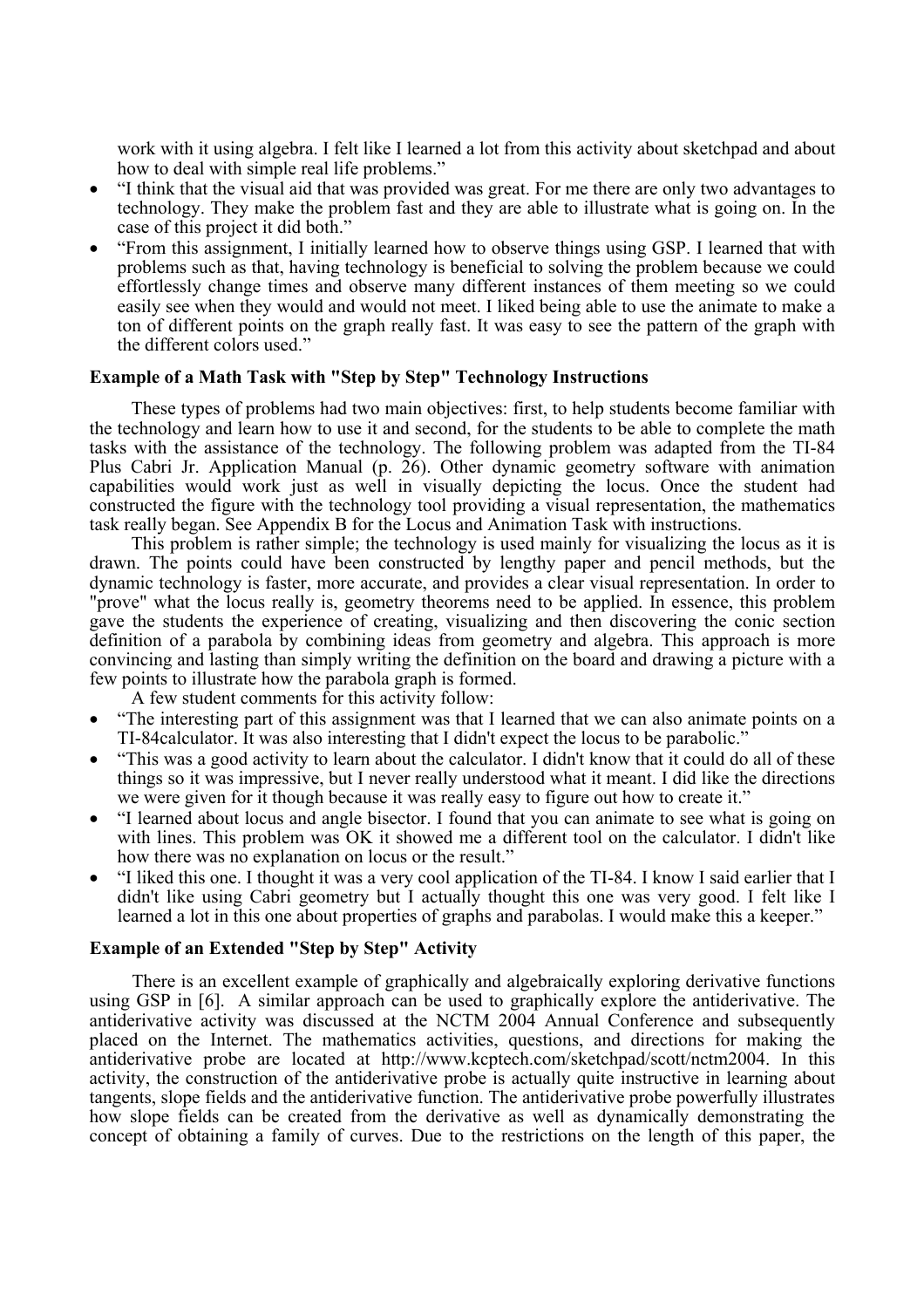sketchpad instructions, and related questions had to be omitted, but they are available from the author or at the above stated web link.

- A few student comments concerning the antiderivative activities:
- "This one was a little long but I have to admit that I really enjoyed it. It tackled a complicated math concept and made it much easier to grasp. Technology really helped in this case to see what an antiderivative of a function really looks like and why it looks the way it does. I got a better understanding of this subject because of this assignment and I also learned more about sketchpad."
- "I learned how to construct many new things on geometer's sketchpad that assisted with the answers to the assignment. I just thought that the technology we used by tracing it using the probe was very neat."
- "I really enjoyed doing this activity. It took me a long time doing it. However, I learned how to draw an antiderivative graph, and know how it works."
- "From this activity I was able learn that the antiderivative of a function can be found on geometers sketchpad apart from applying the calculus. Also that the shape of the graph does not change as the y value of the probe changed up or down. The interesting part of this assignment was that I was able to create the probe all by myself. This was my first time to create something on geometers sketchpad from scratch and It was so much fun. I really like the automatic probing part. From here I was able to recognize that automatic is so much neater compared to the manual one."

# **Example of A Math Task With "Minimal Technology Guidance"**

Problem: Consider a cubic polynomial function with three distinct real zeros. Where does the tangent line drawn from the graph of the polynomial function at the average of two of the three zeros intersect the graph again? Does this property hold no mater what two zeros you average?

For this problem a CAS was used to simplify the messy algebra and to symbolically solve a third degree polynomial equation. A numerical example, worked in class, was provided to illustrate the mathematical concept. Students were then asked to determine if the concept would generalize for all cubic functions. After a little thought, the students determined that the problem would only make sense if the cubic polynomial had three distinct zeros. The students had already worked with the CAS feature of the TI-89 calculator in previous math problems. So, with a little prompting, the students suggested that it might be an appropriate tool to use in working the generalized problem. See Appendix C for the numerical example and proof using the TI-89.

Student comments:

- "This one was cool once you showed us how to do it. I actually really enjoyed this one. It would've been horrible without the technology so I thought it was a good problem to do with technology. I wouldn't really change this problem except maybe giving us a little more direction before we try to do the problem."
- "I guess that the only reason that I liked this one is because we ended up doing it in class. I had a really hard time understanding the problem. If it isn't explained well then it seems to be hard for the student to get it, even with continual explanation. It should be kept, but I think that this is one of those that the students can re-vamp to make something better."
- "I learned about where the three zeros would be. I liked that we did this assignment in class. It was confusing to me before we did it in class because I didn't even know where to start. I think that this assignment should either be done as an in class activity or taken out."
- "I learned from the Cubic Zeros (TI-89) about tangents and their relationships to graphs. I like the idea behind these questions. I was confused on how to start these problems. I was lost on where to begin, but once you explained what we needed to do, I was able to work out the proof"

# **Example of Mathematics Tasks Without Technology Guidance**

The idea for this problem was found at http://ccl.northwestern.edu/papers/rugby. The problem from the Internet is quoted below.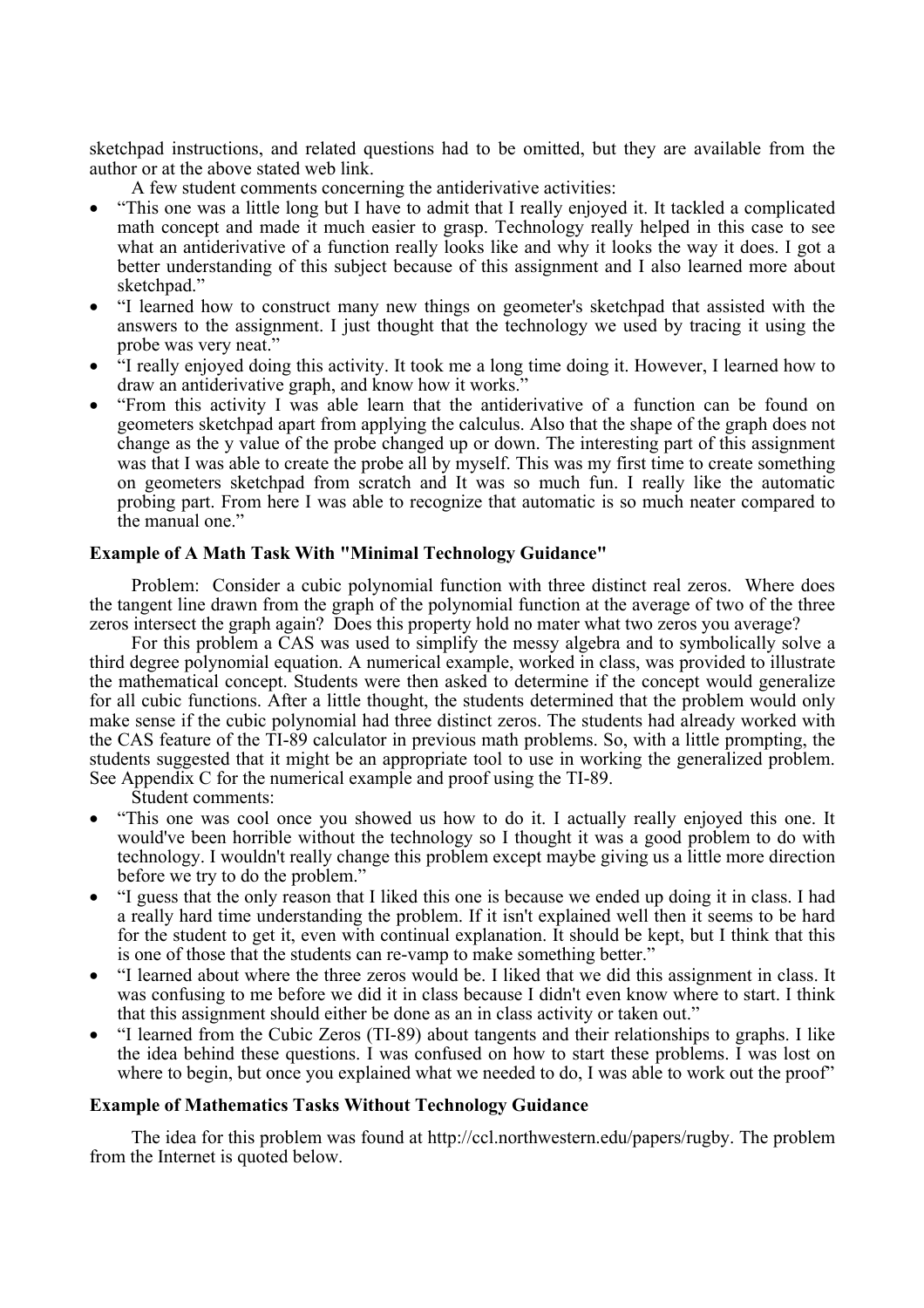"In rugby, after a "try" has been scored; the scoring team has the opportunity to gain further points by "kicking a conversion." [i.e. Kicking the ball into the goal - the segment AB in the figure]. The kick can be taken from anywhere on an imaginary line [line CK in the figure] that is perpendicular to the try line [line CB in the figure] and goes through the point that the try was scored [C in the figure]. Where should the kick be taken from to maximize the chance of a score? (In other words, where should we place the point K; so as to maximize the angle AKB?). "



The math assignment given to the students came in two parts. The first part consisted of determining the answer to the above problem for several different "try" places. Then, once sufficient data were collected, the students used regression analysis to determine the best model for predicting the optimal angle. For the second part of the assignment, students were asked to do the original British textbook problem which was to: 1) prove that the optimal place to kick the conversion is at the point of tangency on line CK with a circle containing A and B and 2) prove the locus of points for the optimal angle AKB forms a hyperbola.

Student comments:

- "I learned that at each angle the chances of kicking the ball into the goal increases or decreases. I liked that we didn't have to do this problem by hand like we first started doing. I enjoyed how you brought that aspect of it into the assignment so we thought we were doing it a way easier way. I thought that the proofs were very hard that we had to do at the end."
- "I thought this was a very clever idea. I used technology very effectively and it was a real world application of math. I felt like I learned a lot in this one about graphs and optimal angles. I was really surprised to find that the optimal angle occurred at the circle tangent to the vertical line."
- "I really liked this project. The instructions could have been a bit better but that is okay. The message was still communicated. I think that I liked it a lot because it could be approached from so many different ways in order to get the answer. It helped us see more into geometry and trig along with a bit of calculus."
- "This actually covered some important topics of mathematics as physical application. The activity was fun and at the same time it was really useful. The proving part taught many fundamentals of proofs. The most interesting part of this assignment was the study of angles in the circle. This was a good review of the properties of circles learnt long before. The proving part took a long time and a lot of thinking."

# **Conclusion**

The student evaluations of the activities were generally positive both in regards to the math assignments and in the use of the technology. All the students felt the course had been beneficial to them and began to recognize how technology can be appropriately used in learning and doing mathematics. Although the students improved in attitude toward technology, some were still concerned about becoming too dependent on technology or that they may become lazy by using technology to do their work. It may be difficult to completely eliminate the "crutch" mentality for some pre-service teachers, even when presented with authentic uses for using technology in working mathematics problems.

One area needing improvement is to help students be able to learn to take a math problem and determine how technology can be used as an appropriate tool in solving the problem. Some of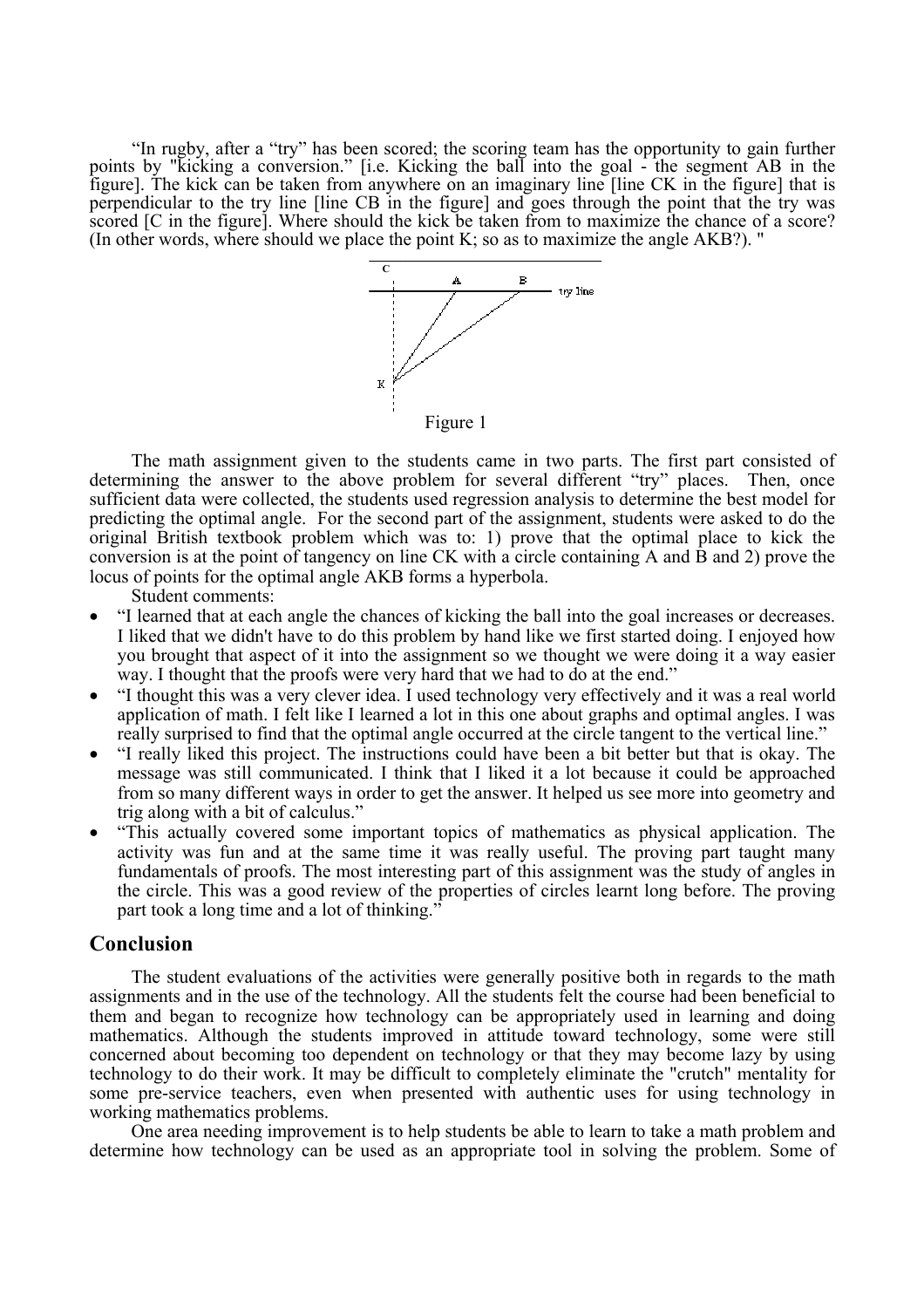activities were purposely selected because of the good mathematics involved and yet were either ambiguous in explaining the problem or in how to use the technology. These were selected to foster discussion on good pedagogy when working with technology. However, it appears from student comments there needs to be more discussion on how to make a poorly designed math activity better. The students in general were not able to do this. Yet when they begin teaching this will be a critical skill for them to have in order to successfully incorporate technology in teaching of mathematics and for the learning of mathematics by their students. Plans are being made to include more opportunities for students to suggest how technology could be use to work mathematics problems and how to make mathematics tasks even better.

Clearly, one course exposing students to a number of technologies is not sufficient to provide pre-service teachers the knowledge to successfully incorporate technology into the teaching and learning of their students. There must be a means for continued use of technology in future mathematics courses the students take during college along with follow-up professional development opportunities such as workshops and seminars to help refresh knowledge of previously learned technology applications and to expand on new ways to effectively incorporate technology in their mathematics class for the good of their students.

A number of countries currently use *Lesson Study* as a successful way of improving teacher content knowledge and pedagogy. Some school districts in the US have also initiated *Lesson Study* for professional development within schools and districts. *Lesson Study* may prove to be a viable option for assisting teachers in improving their knowledge and skills of math technology as well as developing exemplary technology-based mathematics tasks matched to the curriculum. These welldeveloped lessons created through lesson study will hopefully use technology appropriately so as to assist students in understanding the concepts better and to enjoy and appreciate mathematics more.

# **References**

- [1] De Las Penas, M.L. & Yang, W.C. (2005). The Use and Influence of Technology in Mathematics Education. *Proceedings of ATCM 2005*.
- [2] diSessa, Hoyles and Noss (1995). *Computers and Exploratory Learning.* Springer.
- [3] Garofalo, J., Drier, H., Harper, S., Timmerman, M.A. & Shockey, T. (2000). Promoting Appropriate Uses of Technology in Mathematics Teacher Preparation. *Contemporary Issues in Technology and Teacher Education,* I(1), 66-88.
- [4] Goldenberg, E.P. (1988). Mathematics, Metaphors, and Human Factors: Mathematical, Technical and Pedagogical Challenges in the Educational Use of Graphical Representations. *Journal of Mathematical Behavior, 7,* 135-173.
- [5] Hasan, H.B., Azizan, M.B., & Kassim, S.B. (2005). The Use of Graphic Calculators in Malaysian Secondary Schools: Student's Perceptions and Teachers' Constraints. *Proceedings of ATCM 2005*.
- [6] Khairiree, K. (2005). Connecting Geometry, Algebra, and Calculus with the Geometer's Sketchpad (GSP): Thailand Perspective. *Proceedings of ATCM 2005*.
- [7] Leinhardt, G. Zaslavsky, O., & Stein, M.K. (1990). Functions, Graphs, and Graphing: Tasks, Learning, and Teaching. *Review of Educational Research*, 60(1), 1-64.
- [8] National Council of Teachers of Mathematics. (2000). *Principles and Standards for School Mathematics*. Reston, VA: Author.
- [9] National Council of Teachers of Mathematics. (2001). *The Use of Technology in the Learning and Teaching of Mathematics*. Reston, VA: Author.
- [10] Pierce, R. (2005). Using CAS to Enrich the Teaching and Learning of Mathematics. *Proceedings of ATCM 2005*.
- [11] President's Committee of Advisors on Science and technology, Panel on Educational technology. (1997). *Report to the President on the use of technology to strengthen K-12 education in the United States.*
- [12] Tan, V. (2005). Virtual Lab Sessions for First Year Undergraduate Mathematics Courses. *Proceedings of ATCM 2005*.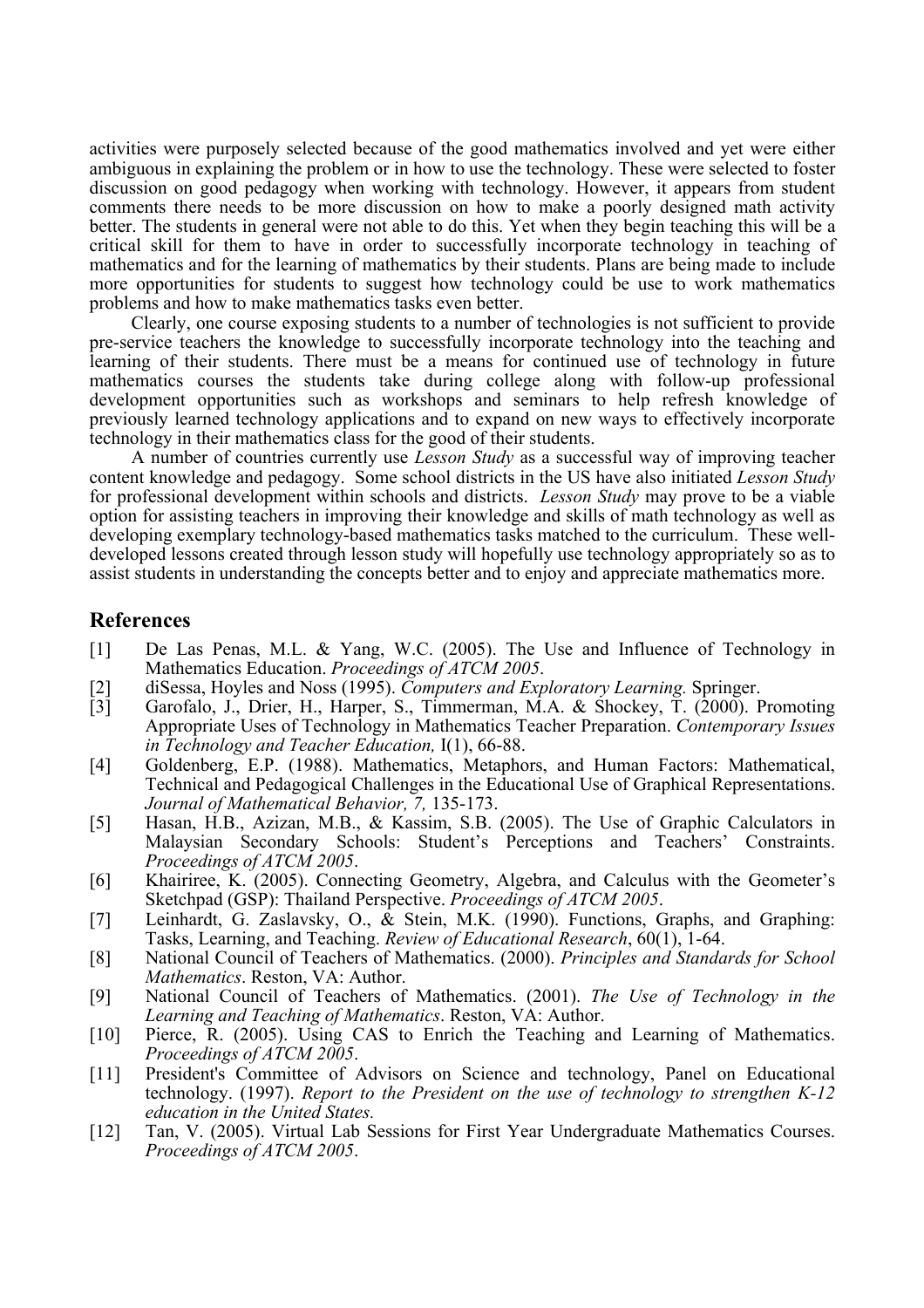# **Appendix A**

Problem: You and a friend arrange for a lunch date next week between 12:00 and 1:00 in the afternoon. A week later, however, neither of you remembers the exact meeting time. As a result, each of you arrives at a random time between 12:00 and 1:00 and waits exactly 10 minutes for the other person. When 10 minutes have passed, each of you leaves if the other person has not come. What is the probability that the two of you will meet?

> $Q2$  Point  $P$  is at the intersection of lines through  $A$  and  $B$  that are perpendicular to the two axes. The following picture shows four possible locations of P. For which two locations does it appear that you and your friend meet?



- 5. Press the Do A and B meet? button. Doing so moves points A and B to new, random locations along the segment. When  $A$  and  $B$  meet, point  $P$  leaves a green trace on-screen. When the two do not meet, the trace is red.
- 6. To speed up the process, choose Display Show Motion Controller, and click on the upward-pointing arrow to increase the speed.
- **03** Run the simulation for a while. Describe the emerging pattern of red and green points.
- Q4 Draw the set of all points P for which you and your friend arrive at the exact same time. Describe this set of points.
- **Q5** Draw the set of all points  $P$  for which your friend (point  $B$ ) arrives exactly 10 minutes after you (point A). Describe this set of points.
- $Q6$  Draw the set of all points  $P$  for which you arrive exactly 10 minutes after your friend. Describe this set of points.

Use your answers to Q4-Q6 to help with the next two questions.

- Q7 What portion of the square formed by the two axes is filled with red points? What portion is filled with green points?
- **Q8** What is the probability that you and your friend will meet?

# **EXPLORE MORE**

- $Q9$  Drag point  $T$  to change the waiting time. Now run the simulation again. What is the probability that you and your friend will meet?
- Q10 If you and your friend are willing to wait t minutes for each other, what is the probability you'll meet?
- Q11 How do things change if you are willing to wait for 15 minutes, but your friend is willing to wait for only 5 minutes?
- **Q12** If you are willing to wait  $t_1$  minutes and your friend is willing to wait  $t_2$  minutes, what is the probability that you will meet?

#### **Partial answers:**



#### **Sketch after many points plotted**



**Sketch shows where two will meet or not meet. It is easy to see the do not meet areas for triangles. The areas can quickly be determined as can the entire area. Then one can find the success area and complete the proble** 

To clear the screen, choose Erase Traces from the Display menu.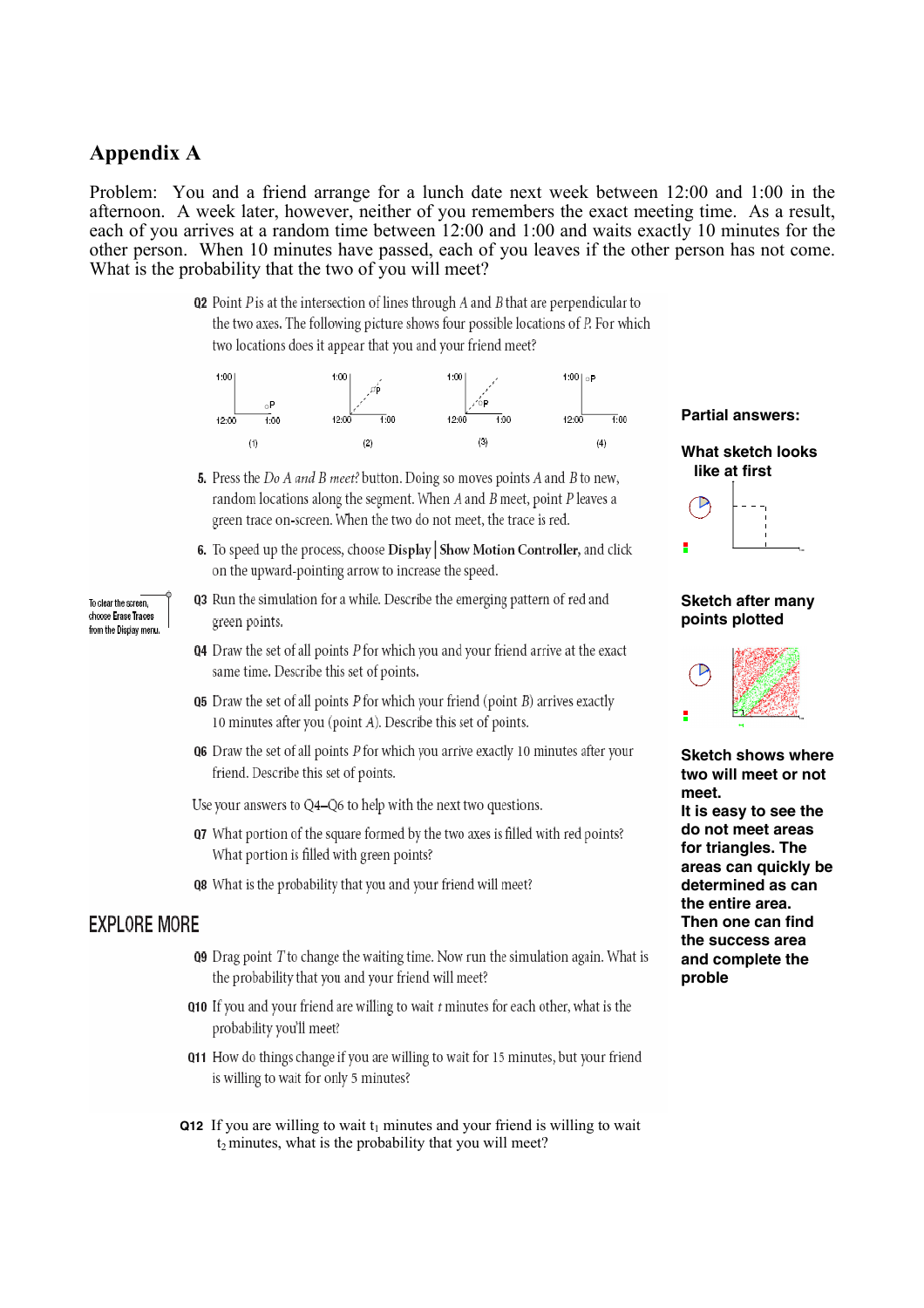# **Appendix B**

 **This task was done as a demonstration using the TI-84 plus SE calculator and viewscreen on an overhead projector with the students following along with their own TI-84 plus SE calculators.** 

# **Locus and Animation Example**

1. Draw a line segment AB and a point F.



See Creating Labels for instructions on how to add labels to your drawing.

- 2. Draw the perpendicular bisector of Point  $F$  and another point taken on AB, named M.
- 3. Draw a perpendicular line to AB through M.
- 4. Draw intersection point  $P$ , of the two lines.
- 5. Open the F3 menu and select Locus.
- 6. Select point P and press [ENTER].
- 7. Move the pointer to point M. The shape of the pointer changes to a double arrow.

**Teacher Partial in class helps:** 

**(F2, Segment) (F2, Point)** 

**(F2, Point then click on AB) (F3, Perp. Bis.) (F3, Perp) (F2, Point then Intersection)** 

**ASK students to guess what they think the shape will be before pressing enter.**

**What type of curve appears to be displayed? Press [ENTER]** 8



- 9. Press [CLEAR] to quit the Locus tool.
- 10. Open the F1 menu and select Animate.
- 11. Move the pointer to point M and press [ENTER] to animate it. It moves back and forth along the line segment. At the same time, the perpendicular bisector is animated. It stays tangent to the parabola.

**Assignment: Prove the locus or set of all points that could be created in the above manner actually do graph a parabola.**